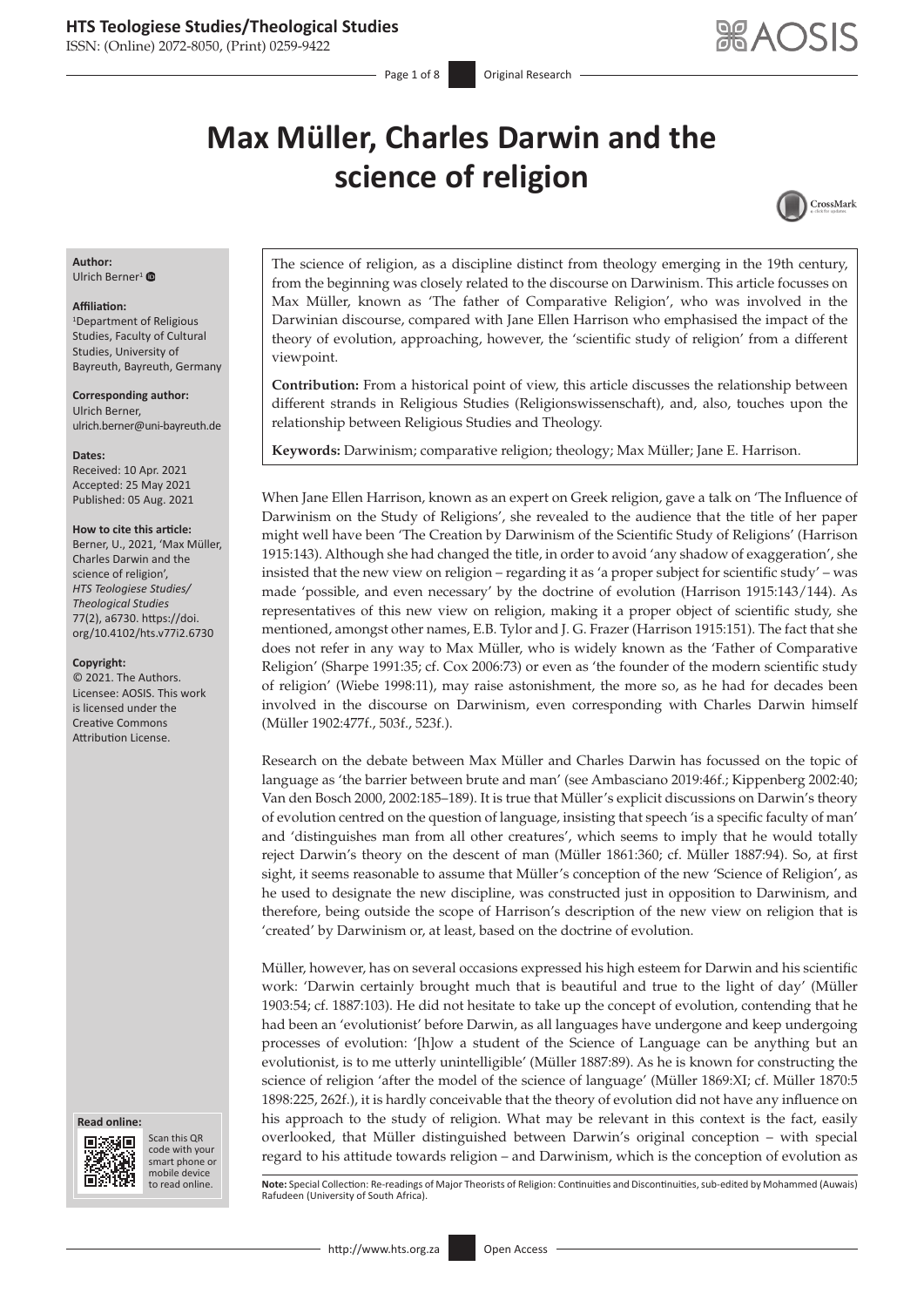interpreted by Darwin's followers, as, for instance, Ernst Haeckel (Müller 1887:106f.). So, it seems rewarding to have a fresh look at the emergence of Müller's programme of a 'science of religion', in relation to the emergence of Darwinism in 19th century Britain and Europe. This means that his writings on religion have to be related to the discourses on Darwin's main works published in 1859 and 1871.

In 1858, before the beginning of a Darwinian discourse, Müller wrote a review of 'Christ and other Masters' by Charles Hardwick, a 'Christian Advocate in the University of Cambridge'. This review does not yet develop the programme of a 'science of religion', as distinct from theology. When opposing 'the tone of offended orthodoxy' he found in Hardwick's book, Müller's answer remains within the framework of a theological discourse, stating (Müller 1869):

[*T*]hat it has pleased God to let these men and millions of human beings be born on earth without a chance of ever hearing of the existence of the gospel. (p. 53)

Also, adding in the next sentence that:

[*W*]e cannot penetrate into the secrets of the Divine wisdom, but we are bound to believe …, … that He will know how to judge those to whom so little has been given. (p. 53)

His emphasis on an historical approach, however, might be seen as foreshadowing the programme of an independent science of religion, '[w]e must do what the historian does. We must become ancients ourselves; otherwise we shall never understand the motives and meaning of their faith' (Müller 1869:56). The programme of the new science of religion is elaborated some years later, in the preface to the first volume of 'Chips from a German Workshop', which includes the review mentioned above (Müller 1869:XIX–XXVII).

After the publication of Darwin's 'Origin of Species', Müller immediately began discussing the theory of evolution and would continue discussing it till the end of his life. In the very first lecture on the 'Science of Language', he revealed the main elements of his worldview, which he kept defending in all his later works: his contention is that 'nothing exists in nature by accident', and that 'there are laws which underlie the apparent freedom and variety of all created things'; these laws, in Müller's view, 'indicate to us the presence of a purpose in the mind of the Creator' (Müller 1861:18; cf. Müller 1887:98, 1903:57). Trying to show that this faith – the firm belief that there is a divine order in the universe – is not alien to nor incompatible with science, he refers to Copernicus and Kepler who combined this kind of faith with the hard – and successful – scientific work of collecting data (Müller 1861:19f.).

Trying to position himself in the Darwinian discourse, Müller discussed in great detail what animals and humans have in common. He gave a long list, stating that animals 'have sensation, perception, memory, will, and intellect', and even admitting that instinct is a common element of animals and humans – so, it is not a Cartesian view of animals as

mechanistic automata (Müller 1861:363, 364–367). He insists, however, that there is one decisive difference: Language is, in his view, 'our Rubicon, and no brute will dare to cross it', and without it, abstract thinking would be impossible (Müller 1861:367; cf. Van den Bosch 2000).

Therefore, it is only man's reason that is 'conversant with general ideas', and so '… we not only stand a step above the brute creation; we belong to a different world'. (Müller 1861:396). Thus, it seems the more reasonable that Jane Harrison did not mention Müller when speaking about the influence of Darwinism on the new approach to the study of religion. At first sight, Müller's worldview seems to be incompatible with Darwinism. It should be noted, however, that he had made great efforts to take over from Darwin's theory as much as possible by emphasising that human nature shares many traits with animals.

After his first reaction to Darwin's work, Max Müller kept reflecting on the theory of evolution, obviously reading Darwin's book again and again, even comparing the different editions and noting the changes. Thus he discovered that Darwin himself in a later edition had inserted the notion of a Creator – in the very last sentence of 'On the Origin of Species' (Müller 1887:106; Darwin 1959:759). Although he could not ignore the fact that Darwin did not claim for the Creator 'more than that He created a few original forms' (Müller 1889:226), he felt authorised to take this as Darwin's concession that there is 'a beyond', a position distinct from the materialistic worldview of certain Darwinians: '[y]es, Darwin himself would be ashamed of his followers, for he saw, though not always clearly, that everything in this sphere presupposes something beyond, …' (Müller 1903:31; cf. Müller 1889:257f.). Also, Darwin's religious self-definition as an 'agnostic' in Müller's view indicated some common ground:

[*A*]gnosticism, in the true sense of the word, is the only possible, …, and I may add, the only Christian position, which the human mind can occupy before the Unknown and the Unknowable. (Müller 1887:107; cf. Müller 1892:102f.)

His essay 'Why I am not an agnostic' does not contradict this argument, but actually is in line with it. For he declares to be 'an Agnostic, …, in relying on nothing but historical facts and in following reason as far as it will take us in matters of the intellect'; he would be 'a Gnostic' only in case 'Agnosticism' would be understood as excluding 'a recognition of an eternal reason pervading the natural and the moral world' (Müller 1901:355f.).

Now it is becoming clear to which extent Müller was willing to accept and appropriate Darwin's theory and which aspect he would keep opposing during a lifelong discussion. His basic intention was to defend a teleological worldview, as he could not bring himself to view nature as chaotic, natural processes driven by chance alone, not leading to 'premeditated forms' (Müller 1887:98; 101f.; cf. Müller 1901:351, 355, 1903:57).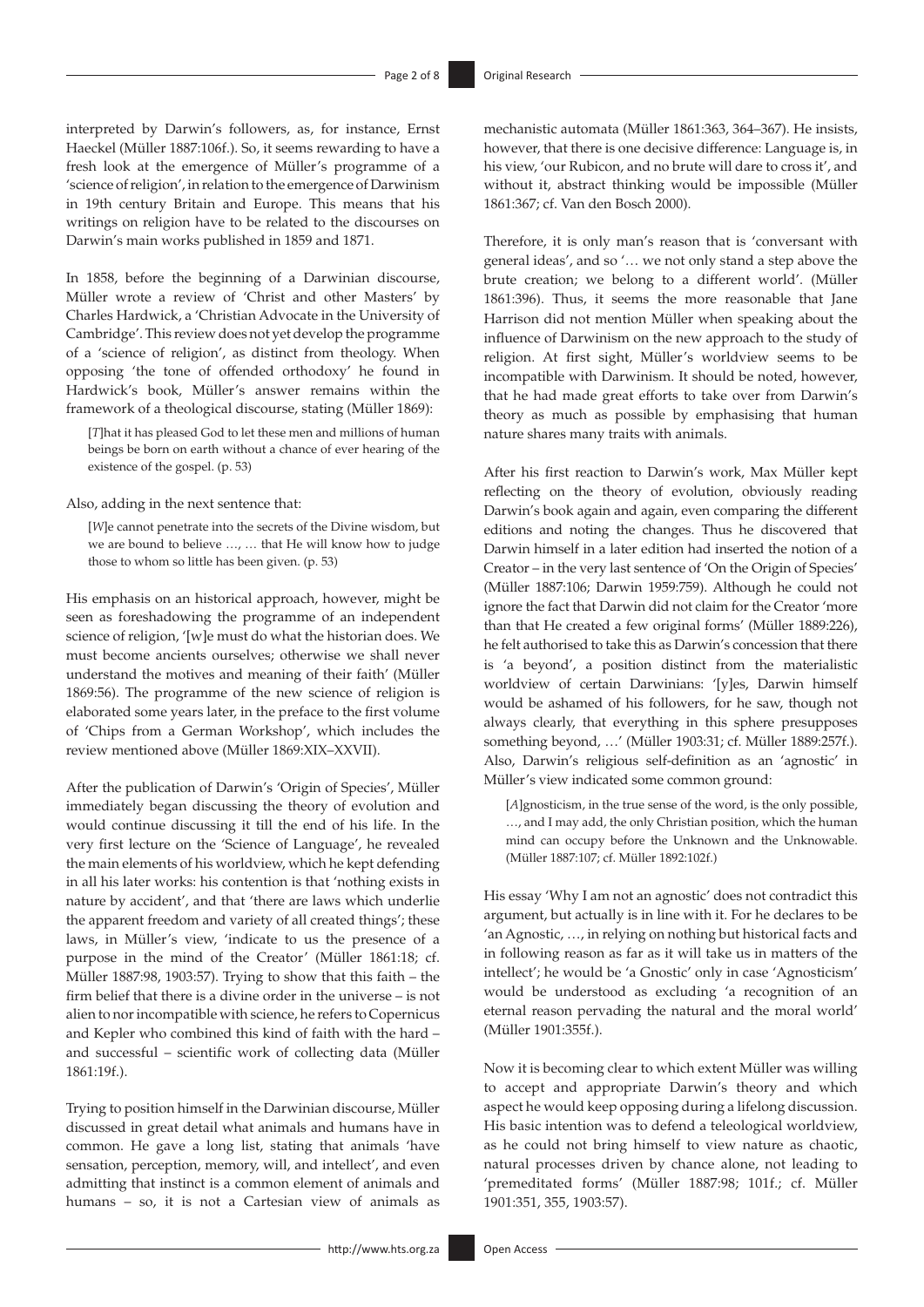When he kept insisting that language is 'the barrier between the brute and man', his basic intention was only to refute the theory that 'every mute animal may in time become man', depending on the chance and circumstances. Thus it appears he would be ready to admit that man might have been a mute animal in the past, if only the idea of purpose and plan in nature would be maintained (Müller 1887, 89; cf. 113). He could accept a theory of evolution that would recognise '[b]road [l]ines', keeping different processes of development apart, leading from different points of origin to different results (Müller 1887:93–102). This version of a theory of evolution he traced back to German theologian-philosopher Johann Gottfried Herder, introducing him as 'the Darwin of the eighteenth century' and contending that his ideas had still been influential in 19th-century Germany, mentioning without going into details, Schelling, Goethe and Hegel (Müller 1889:261; 264). Certainly, Darwin would not have consented to this understanding of evolution. It cannot be denied, however, that by inserting the notion of a 'Creator' and by defining himself as an '[a]gnostic', Darwin had opened the door for such a kind of interpretation and appropriation of his theory.

Müller's conception of a 'science of religion', it appears, emerged like Harrison's 'scientific study of religion', in the context of a Darwinian discourse, integrating the theory of evolution, although in a modified version. The question arises, if Müller's new discipline, like Harrison's, could be classified as being or at least leading towards a 'scientific study of religion', clearly distinct from theology. According to Lourens Van den Bosch, Müller's science of religion was 'essentially a theological discipline in the service of divine truth' (Van den Bosch 2002:356). Robert Segal has given a similar assessment, classifying Müller as 'a Religionist' like Mircea Eliade, thus comparing him with the most controversial figure of the History of Religions in the 20th century (Segal 2016:136; Ambasciano 2019:117; cf. Berner 2007:37). Donald Wiebe had given a different assessment, contending that 'a careful reading reveals his proposed science of religion to rest wholly upon a scientific rather than a religio-theological foundation' (Wiebe 1998:11). Leonardo Ambasciano seems to agree with this assessment, emphasising Müller's 'scientific ethos' (Ambasciano 2019:48).

At first sight, the classification as a theological discipline seems to be correct, as it is undeniable that Müller's work was apologetic, of religion, in general – offering a 'safeguard against atheism' (Müller 1891:333) – and of Christianity, in particular, as he did not hide his conviction that it is the best religion (see, for instance, Müller 1892:388, 1893:26). For instance, even in his 'Introduction to the Science of Religion', delivered in 1870, after a decade of Darwinian discourses, Müller apparently continued arguing within a theological framework, contending that Christianity alone has taught us 'to discover the traces of a divine wisdom and love in the government of all the races of mankind', and quoting St. Peter's statement that 'God is no respecter of persons' (Müller 1870:10; 52). In addition, he postulated in this work a special

'faculty of faith in man', a 'mental faculty', which 'independent of, nay, in spite of sense and reason, enables man to apprehend the Infinite …' (Müller 1870:5). Having established 'in man a third faculty', he goes on to divide the science of religion into two parts, surprisingly taking up the notion of theology, distinguishing between 'Comparative' and 'Theoretic Theology' (Müller 1870:6, 49). There are, however, some aspects in his work that should be taken into consideration before classifying his science of religion as being 'essentially theological'.

In his lectures on 'The Origin and Growth of Religion', delivered in 1878, after the publication of Darwin's 'The Descent of Man', Müller seems to have changed his approach to some extent. At the beginning, he declares that the science of religion is 'as little a modern invention as religion itself', that it would not begin with Feuerbach but with ancient Greek philosophers, as, for instance, Thales 'who protested against the religion of the crowd', and Heracleitos, who was already reflecting upon the origin of religion (Müller 1898:7f.). The reference to Feuerbach and Heracleitos seems to indicate a wide horizon of his science of religion, encompassing more than just apologetics. And the Darwinian concept, although not occurring in the title of these lectures, is taken up and applied to religion 'as something which has passed, and is still passing through an historical evolution' (Müller 1898:21). And, what is most significant, Müller now denies explicitly 'that there is a separate consciousness for religion'; now he considers only 'sense and reason' as functions of the 'conscious self' (Müller 1898:21f.). Looking back to his earlier lectures of 1870, he makes some efforts to redefine the concept of '(mental) faculty' in such a way as to make it fit into his new conception that restricts the sources for religious ideas to senses and reason: now he contends that religious knowledge must pass 'through these two gates', explicitly excluding the notions of 'primeval revelation' or 'religious instinct' from any explanation of the origin of religion (Müller 1898:22f.; 226; 381; cf. Ambasciano 2019:48). A decade later, in his first course of Gifford Lectures, he would insist that '[r]eligion, …, must, like all other knowledge, begin with sensuous experience' (Müller 1889:114; cf. Green 2016:184). This move may be interpreted as a final effort to free his 'science of religion' from theology.

The programme of the Gifford Lectures, as defined by the founder of this famous lectureship, to which Müller was invited several times, apparently confirms this interpretation (cf. Wiebe 1998:23). This programme stipulated that the lecturer could and should be appointed irrespective of his religious affiliation: he could be 'of any religion or of no religion' and could be a 'freethinker' or a 'skeptic' (Müller 1889:X). By consenting to this programme without any reservation or objection, Müller was indeed freeing the science of religion from theology, in the sense that he would not confine it to a religious enterprise – religion could be studied from different worldviews, religious or non-religious. This is decisively different from a position, which maintains that the study of religion presupposes personal religious commitment,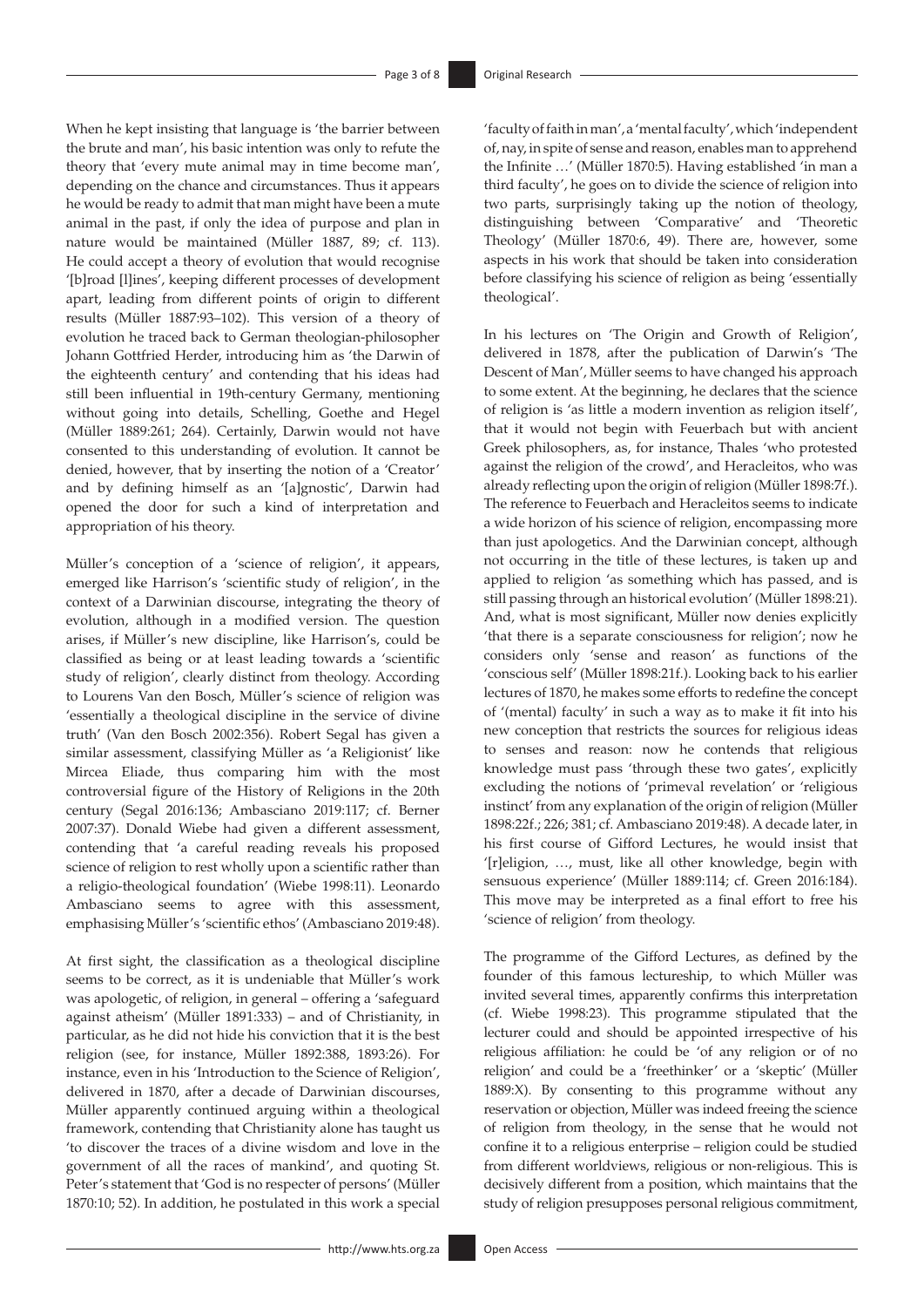a position allegedly held by Rudolf Otto and the phenomenologists of religion (cf. Berner 2016:55–57). Although presenting himself as believing in the truth of religion – his belief being based on the universality of religion – Müller would not hesitate to admit the possibility that in spite of its universality, religion might be a hallucination. In this case, he insisted, almost anticipating a modern cognitive approach, 'an accurate knowledge of the causes and the different phases of this universal disease might prove useful for its final cure' (Müller 1892:92; cf. Müller 1898:174; Wiebe 1998:16). In any case, whether truth or hallucination, the science of religion, he would insist, should be given a place amongst 'other historical studies' in the university (Müller 1892:91).

The objection might be raised that Müller's approach is incoherent, as he continued to argue within a theological framework, even in his final Gifford Lectures quoting sentences from the New Testament and presenting them as true as, for instance, Acta 14, 17: 'God did not leave himself without witness' (Müller 1893:6; cf. 23). His consent to this teaching of Paul, however, is not a theological statement in a strict sense, as it is the result of historical research on non-Christian religions. The history of the religions of the world has to provide 'evidence' for the truth of Paul's teachings, which implies that those teachings do not have to be accepted as articles of faith if such evidence is missing. When positioning himself in a theological discourse such as this one, concerning the relationship between Christianity and other religions, Müller argues by referring to 'facts'. Often, he would draw upon the religious history of India, as, for instance, when reconstructing the 'Biography of Agni' in order to 'show how the human mind, unassisted by what is called special revelation, found its way … to the highest concept of a supreme and invisible God' (Müller 1893:6; cf. Müller 1891:ch. VI–VIII). This assertion would imply that Christianity is just one of many religions, including African religions (cf. Berner 2004:142–145), not having a higher status based on a special revelation.

His assessment of Christianity as the best religion (Müller 1873:37f., 1893:26, 538, 541), however, seems to contradict this assertion, the more so as he had used notions like 'final victory' or 'Holy War of mankind' in his speech 'On Missions' (Müller 1874:49, 53; cf. 66). It has to be kept in mind, however, firstly, that he stated explicitly that 'other religions also contain all that is necessary for salvation' (Müller 1891:364); secondly, that his understanding of Christianity is a very personal one, not bound to any creed or dogma of one or the other denomination: '[t]he endless theological discussions … not yet ended in the nineteenth century …, have fortunately no interest for us' (Müller 1892:385). For instance, he does not take any notice of the dogmatic decisions in the fourth century. Instead, he goes back to the 'earliest ante-Nicene authorities, the true Fathers of the Church' (Müller 1901:344) and, ultimately, to the 'simple utterances of Christ' in the New Testament, first of all in the gospel of John (for instance, Jn 1,12). There he finds 'the discovery of the Divine in man', or the 'recognition of a divine element in man' (Müller 1892:380, 384). As he would not claim any exclusivity for

Christianity, he was open for seeing an equivalent of this highest religious discernment in the Upanishads and the Vedanta philosophy (cf. Green 2016:189; Van den Bosch 2002:479f.). The metaphors of 'father' and 'son', as found in the New Testament, in Müller's view were just the best means of 'expressing the relation between the Divine in man and the Divine in nature'. Thus, he could, on the one hand, 'hold that Christianity has given the best and truest expression of what the old world had tried to express in various and less perfect ways'; on the other hand, he could admit, probably thinking of the Upanishads and Vedanta, 'that there are certain philosophies which have entered more deeply into this problem of the Divine in man or the immortality of the soul than any religion' (Müller 1892:388, 390).

Again, it appears that Müller's assessment of Christianity as the best religion is not a theological statement in a strict sense. He emphasises, referring to his comparative studies, that he has 'at least given the facts' on which his assessment is based, and he adds explicitly, 'If my facts can be proved to be wrong, my conclusions will fall; …' (Müller 1892:388). By declaring his work open to criticism pertaining to facts and to logic only (Müller 1887:543, 1892:391), his science of religion obtains a position apart from theology. For the religious commitment, faith or belief, as confessed and propagated by Müller, is derived from and remains dependent on the comparative historical study of religions, a position most theologians of any tradition probably would regard as inappropriate. Also, it seems not very likely that (Christian) theologians would regard his interpretation of Christianity as acceptable; from a History of Religions point of view, however, it is totally legitimate just as one of many versions of this religious tradition.

With regard to the different strands of theology in the 19th century, the question might be raised if he would have approved of a new kind of scientific theology as coming close to his science of religion – one could think of the 'Religionsgeschichtliche Schule' emerging in the late 19thcentury Germany (cf. Berner 1988:217–224). In fact, Müller followed with interest a trial for heresy in the Anglican Church: the case of Bishop John William Colenso who had applied a critical historical method to Biblical Studies, drawing upon recent works of German theologians (see Colenso 1862:XIV– XVI; cf. Draper 2003). Müller (1902) was in full agreement with this critical theological approach, saying in a letter:

[*T*]he time will come when they will thank Colenso for having shown that the Old Testament is a genuine old book, full of all the contradictions and impossibilities which we have a right to find in old books …. (p. 495)

And, indeed, Bishop Colenso's theology intersects with Müller's science of religion, as is visible, for instance, in his applying 'the same measure' when comparing the phenomena of Christianity with other religions (cf. Berner 2012:143f.).

Parts of Müller's work have rightly been criticised and fallen into oblivion (cf. Van den Bosch 2002:491). This critique would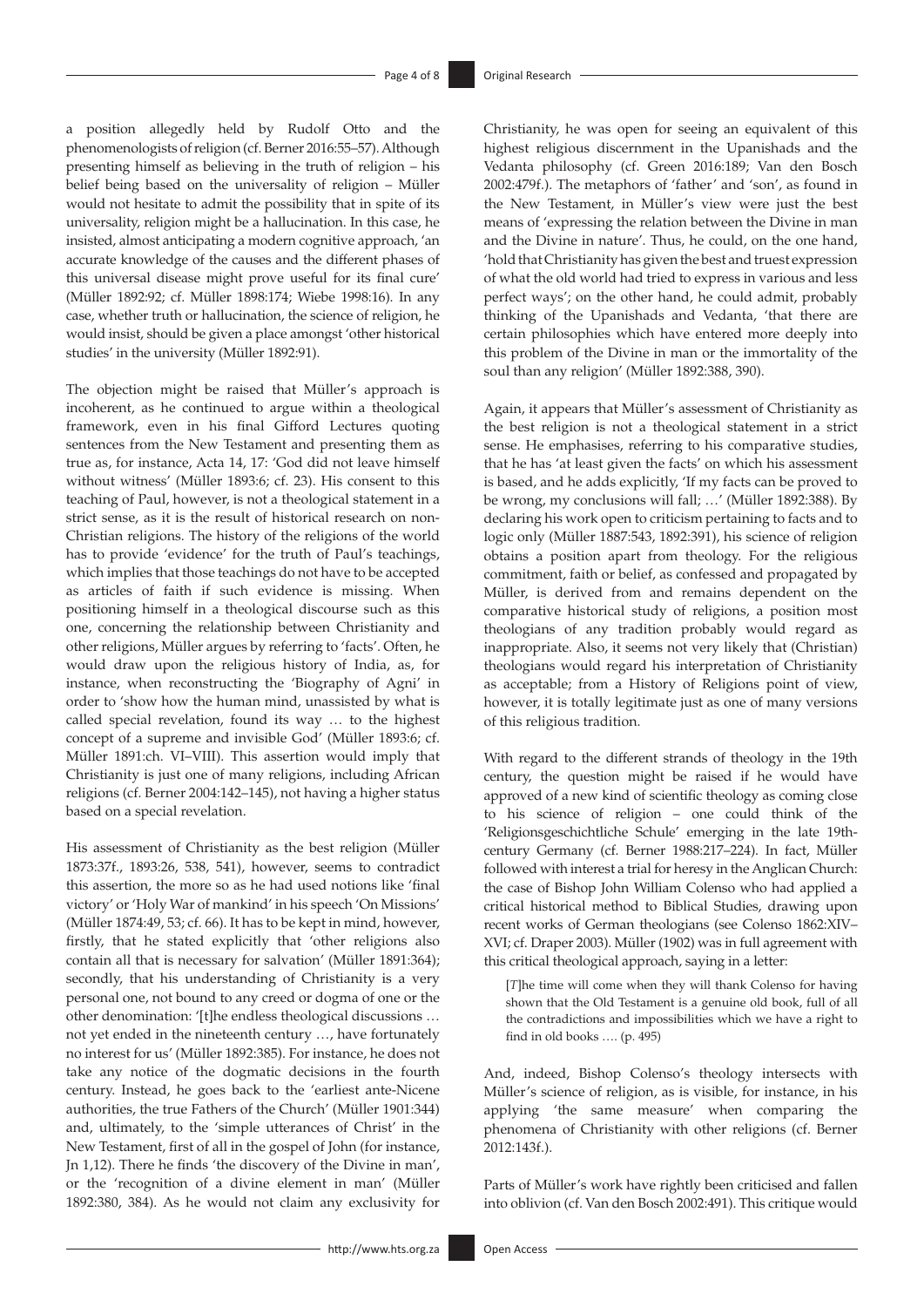concern, firstly, his hermeneutics of myths (cf. Kippenberg 2002:48f.; Lincoln 1999:67); secondly, his overall neglect of the 'social and ritualistic dimensions of religion' (Van den Bosch 2002:357). Indeed, when talking about prayers, for instance, he is always inclined to isolate them from their ritual context, as he is interested only in religious ideas (see, for instance, Müller 1889:243f., 521, 1891:106–109). With regard to his presentation of 'facts', critique would have to be raised against his use of notions, such as 'silly', 'childish' or 'error' (see, for instance, Müller 1873:335f.; 1891, 102, 328; cf. Freiberger 2019:47). Also, critique would have to be raised against his 'conclusions' – violating the rules of logic which he himself declares 'holy', by taking the universality of a belief as the 'proof' for its truth (Müller 1891:331, 1892:92–96). Finally, another starting point for critical reflections would be the fact that his scholarly work 'often depended upon the resources and intersected with the interests of the British Empire' (Chidester 2014:61; cf. Chidester 2004; Swamy 2019:725).

It is not necessary to give more details about shortcomings and mistakes in Müller's work. It should not be forgotten, however, that he was carrying out pioneer work, when he tried to free the study of religion from the commitment to one religious tradition or denomination, that is, from theology as it was traditionally defined. He did not hesitate to admit that a real 'science of religion' was 'as yet a promise rather than a fulfillment', expressing his trust that 'which at present is but a desire and a seed, will in time become a fulfillment …' (Müller 1870:9, 1898:385). The question remains, however, where to find this fulfillment in the 20th century – in the History of Religions (Religionswissenschaft) or in (pluralistic or interreligious) Theology? For an answer to this question, his first course of Gifford Lectures, perhaps, provides the best point of departure: lecture IX offers a 'Historical Treatment of Religious Questions', and the following one a 'Comparative Study of Religious Problems'. It appears that there are two options for the classification of Müller's 'science of religion', taking either the questions he would discuss or the treatment he would apply, as the decisive criterion.

At first sight, these titles might be indicating that Müller's 'science of religion' is an 'essentially theological discipline' (Van den Bosch 2002:356), as it is clearly the task of theology to deal with religious questions and problems, as, for instance, 'the possibility of a revelation' (Müller 1889:233; cf. Müller 1892:V). Also, Müller states at the beginning that the 'burning question of the day is not what religion has been, …'; the 'real question', he says, 'is the possibility of any religion at all' (Müller 1889:221). Again, it seems, he enters the field of theological discourses. The intention to discuss 'burning questions of the day', however, needs not be confined to theology, as there may be a demand in the society for information independent of any religious institution and tradition. Participation in the public discourse on religion, concerning, for instance, the compatibility with Darwinism, might be regarded as a legitimate or even central task of the scientific study of religion too. Participating in a public discourse, however, does not necessarily imply taking up the role of 'the scholar of religion as public intellectual', as defined by Russell T. McCutcheon and contested by Donald Wiebe (see McCutcheon 1997:452f.; Wiebe 2005:8–10). A less known work 'The Silesian Horseherd. Questions of the Hour Answered by Friedrich Max Müller' is a good example of such a public discourse.

As a contributor to a periodical that had a worldwide circulation, like the Deutsche Rundschau, Max Müller often received letters 'from every corner of the earth' (Müller 1903:40), and in this case, he had decided to respond to the letter sent by a German emigrant to America who had signed as 'ein schlesisches Pferdebürla' (Silesian Horseherd). This anonymous person had read Müller's essay on secondcentury philosopher Celsus, a critic of Christianity. Referring to Hume and Schopenhauer, he challenged Müller by stating his opinion that 'after these heroes positive Christianity would be an impossibility'. As he reports about his disappointment when attending the World's Parliament of Religion at Chicago, it seems reasonable to assume that this 'horseherd' would not have been interested in discussing with a professional theologian of one or the other religious tradition. After some time, Max Müller decided to publish the correspondence, 'in the hope that there are other "Pferdebürle" in the world to whom it may be of value' (Müller 1903:43). Thus, it appears, he was acting like a 'public intellectual', although in a wider sense.

Although the questions he discussed in his public lectures belong to the subject matter of theology, it is clear that the treatment was borrowed or taken over from non-theological disciplines, and this could be taken as the decisive criterion for assessing his 'science of religion' as resting 'on a scientific rather than a religio-theological foundation' (Wiebe 1998:11). It appears that this assessment is confirmed when looking at Müller's (1889) modest claim: having chosen for his own task 'a careful study of the historical development of religious thought …,' he declares:

[*I*] claim for it at first no more than that it may serve at least as a useful preparation for the final solution of the different problems the great philosophers have laid before us. (p. 222)

Not surprisingly, in this context he mentions Darwin and elaborates on 'agnosticism' (Müller 1889:222). And in the following lecture, he repeated this modest claim for the comparative study of religion to be 'the best preparation for the study of what is called the philosophy of religion', adding that it 'activates and invigorates our mind, and produces that judicial temper which is so essential in the treatment of religious problems' (Müller 1889:274). The very concept of 'preparation' indicates an awareness that there is a borderline between historical or comparative studies and theology or philosophy of religion.

In any case, it is not necessary to follow Müller in taking the final step, from historical and comparative studies to a belief in the truth – or falsity – of religious thoughts. As Müller does never hide his personal beliefs and convictions – in this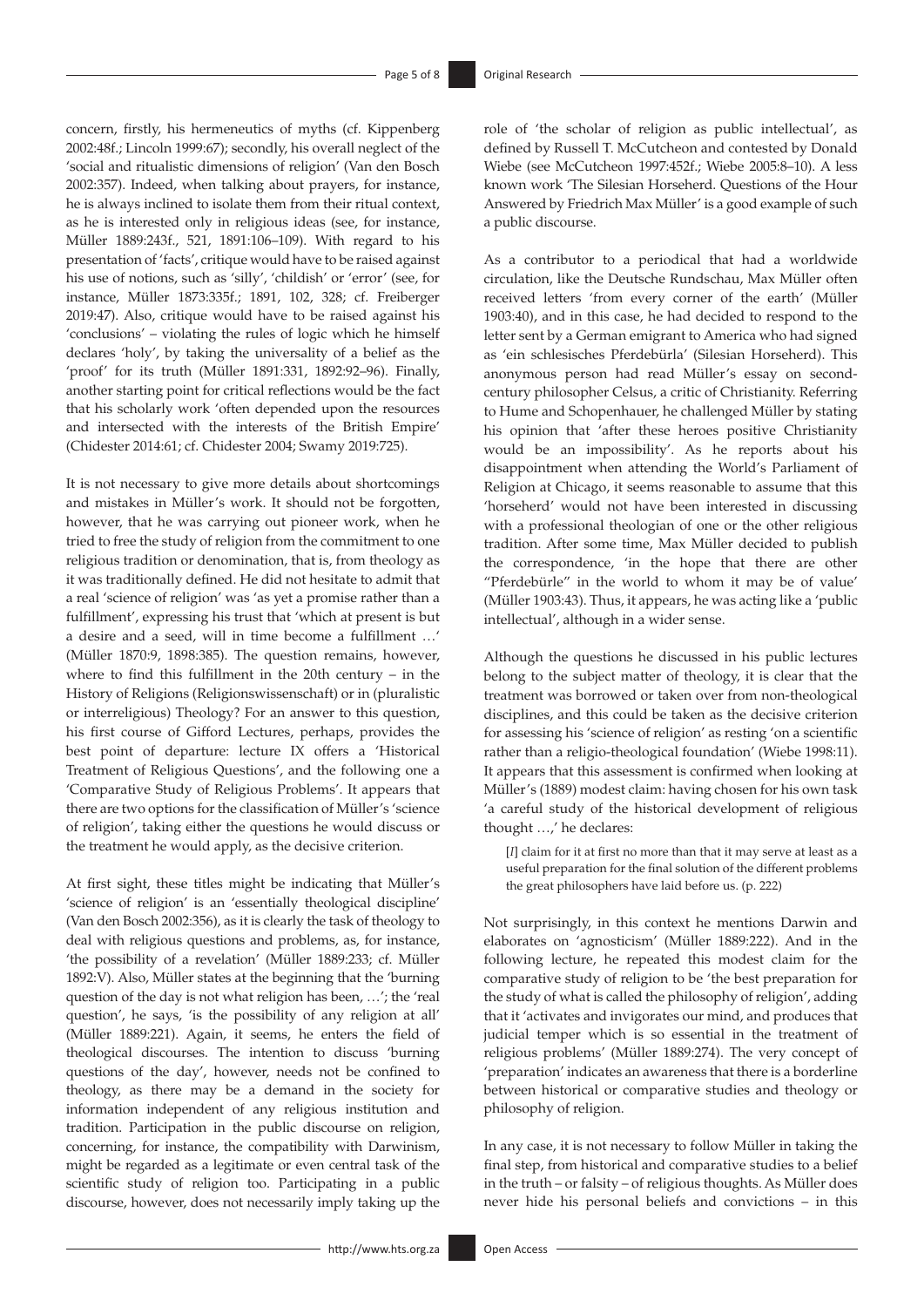respect, he differs from a 'religionist' like Eliade, and he makes it possible for the reader to use the 'facts' drawn from the various religious traditions without taking over the conclusions transgressing the border of historical research. An example of such a critical reception is the philosophy of Friedrich Nietzsche, a famous critic of Christianity, who made an extensive use of Müller's work (Figl 2007:229–236). As the basic assumptions of Müller's approach do not include the belief in a primeval or any special revelation, it may be regarded as being or at least leading to the new discipline of a scientific study of religion, in spite of its one-sided emphasis on discussing religious ideas. Tracing the history of ideas in various religious traditions and noting intra- and intercultural differences and similarities are useful endeavours in itself if only the space remains open for drawing conclusions into different directions and worldviews: religious and nonreligious. The narrow focus on religious ideas, however, makes it necessary to look for other complementary approaches that would stress the social character of religion, cult and ritual in particular. Such an approach was realised by Jane Harrison and the 'Cambridge Ritualists' (cf. Ackerman 1991:1–3; Schlesier 1990:134).

In contrast to Max Müller, Jane Harrison did not have any problem consenting to the 'doctrine of evolution', without any reservations or modifications. And she did not see the need for differentiating between Darwin and Darwinism, nor to discuss the various meanings of 'agnosticism'. She was not interested in discussing the compatibility of Darwinism and religious ideas, simply declaring that 'theology must go' (Harrison 1915:179; cf. 207), in contrast to Max Müller who had consented at least to some theological teachings of the 'ancient Fathers of the Church' (Müller 1869:XXVIII–XXX; cf. Müller 1901:344). Thus she would deal just with those religious phenomena that Max Müller had neglected, that is, the social aspect in general and ritual in particular: '[t]he first preliminary to any scientific understanding of Greek religion is a minute examination of its ritual' (Harrison 1903:VII).

Jane Harrison's (1915) theory about the origin of religion was influenced by Durkheim, whose 'doctrine' she found 'persuasively stated' by her friend and colleague F. Cornford:

[*R*]eligion is not the aspiration of the individual soul after a god, or after the unknown, or after the infinite; rather it is the expression, utterance, projection of the emotion, the desire of a group. (p. 50)

This concept of religion focusses just on that aspect which Max Müller was not interested in; it could be seen just as the counter thesis to Müller's concept of religion defined as the human perception of the Infinite, leading from physical to psychological religion (see, for instance, Müller 1889:164, 188, 1892:93f., 393). Whilst Müller saw the essence of human nature in abstract thinking – '[m]an means the thinker, …', and (only) man asks the question, '[w]hence comes this world?' (Müller 1869:X, 1889:244), Harrison would say '[m]an is at first too busy *living* to have any time for disinterested *thinking*', and the 'religious impulse', according to her, is directed 'primarily to

one end and one only, *the conservation and promotion of life*' (Harrison 1915:157, 1962:XVII). Thus, ritual becomes the central object of the 'scientific study of religion', as worship is prior to belief in a god, not the other way round as people used to assume: man '… worships, he feels and acts, and out of his feeling and action, projected into his confused thinking, he develops a god' (Harrison 1915:161; cf. Brunotte 2001:9f.).

For interpreting this divergence in the approaches to the study of religion, Harvey Whitehouse's 'Modes of Religiosity' theory may be used as a starting point. According to Whitehouse, there are two modes: the imagistic and the doctrinal one (Whitehouse 2000:9–12). Harrison's interest was primarily directed towards those phenomena that would fall under the category of the 'imagistic mode', as, for instance, the Greco-Roman Mystery-cults containing 'rites charged with suggestion, with symbols, with gestures, …, with all the apparatus of appeal to emotion and the will;…' (Harrison 1915:175; cf. Berner 2009:35–37). Max Müller, like Jane Harrison, was not interested in the doctrinal mode, even pointing critically to the intolerance of the Church (Müller 1892:385). However, he was not interested in the imagistic mode either. Thus it seems necessary to define a third mode of religiosity, which might be designated as the 'gnostic mode', referring to Müller's discussion of (a)gnosticism and his emphasis on 'knowledge' as distinct from dogma: taking the parable of the king's son, who grew up as the son of a shepherd, as an example, he tries to make clear that the decisive religious experience – of the divine sonship of all humans – consists in knowledge. In the parable, the son becomes a prince by getting to know that the king is his father: '[t]o know is here to be, to be to know' (Müller 1892:383; cf. Müller 1903:208).

In spite of these differences in their approaches – related to different conceptions of evolution and agnosticism, there are some basic assumptions they have in common: Max Müller would have fully agreed with Jane Harrison's (1915) statement that it is:

[*B*]y thinking of religion in the light of evolution, not as a revelation given, …, but as a process, …, that we attain to a spirit of real patience and tolerance. (p. 177)

Müller's science of religion was based just on that principle – religion as process, not as a revelation given – and it was certainly aiming at a spirit of tolerance: 'to agree to differ is the best lesson of the comparative science of religion' (Müller 1903:216). Thus, it appears that these two divergent approaches should not be seen as incompatible but as complementary, each one correcting the other's onesidedness. The 'scientific study' or 'science' of religion as distinct from theology could well be defined just as encompassing both these approaches, emerging in the encounter with Darwinism, but focusing on different phenomena and pursuing different agendas.

With regard to the development of the discipline in the 20th century, the same argument could be applied: phenomenological and social-scientific approaches to the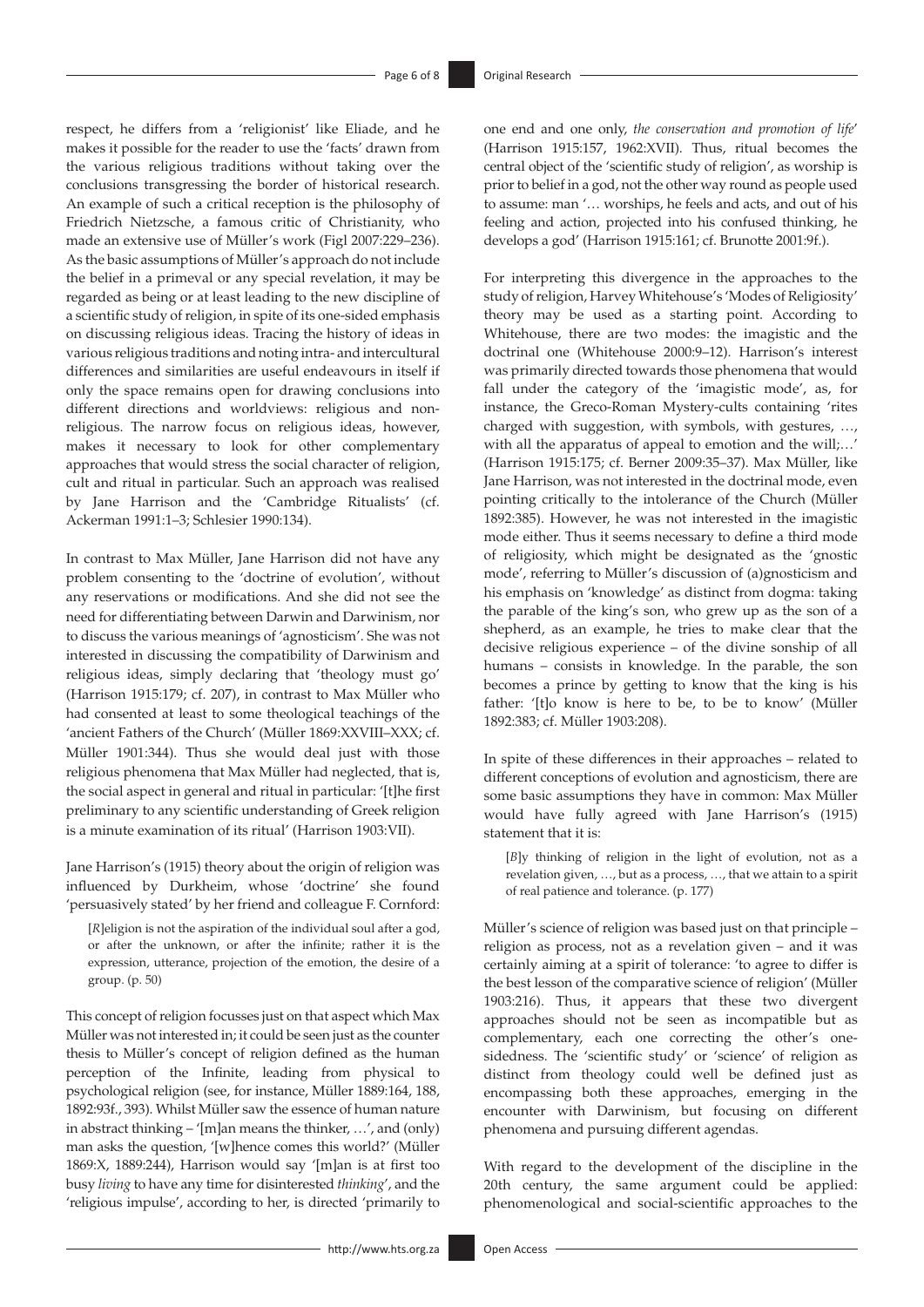study of religions should not be seen as incompatible but as complementary. The phenomenology of religion has been criticised severely, and rightly so, for its decontextualising tendency (cf. Lincoln 2018:19). However, phenomenological concepts, as, for instance, 'sacred space', could still function as useful descriptive categories, if the social context of religious phenomena is taken into consideration (cf. Berner 2020:24–27). Zimbabwean scholar of Religion, Kupakwashe Mtata (2017), in his study on the Matobo National Park, has given such a contextualising analysis of sacred spaces.

# **Acknowledgements**

## **Competing interests**

The author declares that they have no financial or personal relationships that may have inappropriately influenced them in writing this article.

## **Author's contributions**

U.B. is the sole author of this research article.

## **Ethical considerations**

This article followed all ethical standards for research without direct contact with human or animal subjects.

### **Funding information**

This research received no specific grant from any funding agency in the public, commercial or not-for-profit sectors.

## **Data availability**

Data sharing is not applicable to this article as no new data were created or analysed in this study.

## **Disclaimer**

The views and opinions expressed in this article are those of the author and do not necessarily reflect the official policy or position of any affiliated agency of the author.

## **References**

- Ackerman, R., 1991, 'The Cambridge group: Origins and composition', in W.M. Calder (ed.), The Cambridge ritualists reconsidered, pp. 1–19, Scholars Press, (ed.), *The Cambridge ritualists reconsidered*, pp. 1–19, Scholars Press, Atlanta, GA.
- Ambasciano, L., 2019, *An unnatural history of religions: Academia, post-truth and the quest for scientific knowledge*, Bloomsbury Academic, London.
- Berner, U., 1988, 'Religionswissenschaft und theologie. Das Programm der Religionsgeschichtlichen Schule', in H. Zinser (ed.), *Religionswissenschaft. Eine Einführung*, pp. 216–238, Dietrich Reimer Verlag, Berlin.
- Berner, U., 2004, 'Africa and the origin of the science of religion: Max Müller (1823–1900) and James George Frazer (1854–1941) on African religions', in F. Ludwig/A. Adogame (eds.), *European traditions in the study of religion in Africa*, pp. 141–149, Harrassowitz Verlag, Wiesbaden.
- Berner, U., 2007, 'Mircea Eliade and the myth of Adonis', in B. Rennie (ed.), *The international eliade*, pp. 37–46, State University of New York Press, Albany, NY.
- Berner, U., 2009, 'The imagistic tradition of dionysos in the Graeco-Roman world', in L.H. Martin/P. Panayotis (eds.), *Imagistic traditions in the Graeco-Roman world: A cognitive modeling of history of religious research*, pp. 35–53, Vanias Editions, Thessaloniki.
- Berner, U., 2012, 'Religiosität und Rationalität. Reginald Scot und die Kritik des Hexenglaubens in der Frühen Neuzeit', in U. Berner/J. Quack (eds.), *Religion und Kritik in der Moderne*, pp. 141–179, LIT Verlag, Berlin.
- Berner, U., 2016, 'Gegenstände der Religionswissenschaf: Phänomene und/oder Symbolsysteme?', in K. Lehmann/A. Jödicke (eds.), *Einheit und Differenz in der Religionswissenschaft. Standortbstimmungen mit Hilfe eines Mehr-Ebenen-Modells von religion*, pp. 53–74, Ergon-Verlag, Würzburg.
- Berner, U., 2020, 'Mountains as sacred spaces', *Culture and Religion* 21(1), 18–30. <https://doi.org/10.1080/14755610.2020.1858545>
- Brunotte, U., 2001, 'Das Ritual als Medium, göttlicher Gemeinschaft. Die Entdeckung<br>des Sozialen bei Robertson Smith und Jane Ellen Harrison', in E. Fischer-Lichte/<br>Horn, Chr./S. Umathum/M. Warstat (eds.), Wahrnehmung und pp. 85–101, A. Francke Verlag, Tübingen.
- Chidester, D., 2004, '"Classify and conquer": Friedrich Max Müller, indigenous religious traditions, and imperial comparative religion', in J.K. Olupona (ed.), *Beyond primitivism. Indigenous religious traditions and modernity*, pp. 71–88, Routledge, New York, NY.
- Chidester, D., 2014, *Empire of religion. Imperialism and comparative religion*, University of Chicago Press, Chicago, IL.
- Colenso, J.W., 1862, *The Pentateuch and book of Joshua critically examined*, Longman, Green, Longman, Roberts, & Green, London.
- Cox, J.L., 2006, *A guide to the phenomenology of religion. Key figures, formative influences and subsequent debates* , T & T Clark International, London.
- Darwin, C., 1959, *On the origin of species. A variorum text*, in M. Peckham (ed.), University of Pennsylvania Press, Philadelphia, PA.
- Draper, J.A., 2003, 'The trial of Bishop John William Colenso', in J.A. Draper (ed.), *The eye of the storm: Bishop John William Colenso and the crisis of biblical inspiration*, pp. 306–325, Cluster Publications, Pietermaritzburg.
- Figl, J., 2007, *Nietzsche und die Religionen. Transkulturelle Perspektiven seines Bildungs- und Denkweges*, De Gruyter, Berlin.
- Freiberger, O., 2019, *Considering comparison. A method for religious studies*, Oxford University Press, New York, NY.
- Green, T.J., 2016, *'Vedantist of vedantists?' The problem of Friedrich Max Müller's religious identity*, Publications of the English Goethe Society, vol. LXXXV, pp. 180–190.
- Harrison, J.E., 1903, *Prolegomena to the study of Greek religion*, Cambridge University Press, Cambridge.
- Harrison, J.E., 1915, *Alpha and omega*, Sidgwick & Jackson Ltd., London.
- Harrison, J.E., 1962, *Epilegomena to the study of Greek religion and Themis*. *A study of the social origins of Greek religion*, University Books, New York, NY.
- Kippenberg, H.G., 2002, *Discovering religious history in the modern age*, Princeton University Press, Princeton, NJ.
- Lincoln, B., 1999, *Theorizing myth. Narrative, ideology, and scholarship*, The University of Chicago Press, Chicago, IL.
- Lincoln, B., 2018, 'The future of history of religions (with Cristiano Grottanelli)', in B. Lincoln (eds.), *Apples and oranges. Explorations in, on, and with comparison*, pp. 14–24, The University of Chicago Press, Chicago, IL.
- McCutcheon, R.T., 1997, 'A default of critical intelligence? The scholar of religion as public intellectual', *Journal of the American Academy of Religion* 65(2), 443–468. <https://doi.org/10.1093/jaarel/65.2.443>
- Mtata, K., 2017, *Religion and nature in Africa. The case of Matobo National Park, Zimbabwe, and its vicinities*. Diss. phil. (Bayreuth International Graduate School of African Studies), Bayreuth.
- Müller, F.M., 1861, *Lectures on the science of language*, Delivered at the Royal Institution of Great Britain in April, May, & June, 1861, Oriental Publishers and Booksellers (5th reprint 1965), Delhi.
- Müller, F.M., 1869, *Chips from a German workshop. Volume I Essays on the science of Religion*, (Scholars Press Chico California Reprint 1985), Charles Scribner and Company, New York, NY.
- Müller, F.M., 1870, *Introduction to the science of religion*, Spottiswoode and Co., London.
- Müller, F.M., 1874, *On missions*, Scribner, Armstrong, and Company, New York, NY.
- Müller, F.M., 1887, *The science of thought*, Longmans, Green, and Co., London.
- Müller, F.M., 1889, *Natural religion*, The Gifford Lectures 1888, Longmans, Green, and Co., London.
- Müller, F.M., 1891, *Physical religion*, The Gifford Lectures 1890, Longmans, Green, and Co., London.
- Müller, F.M., 1892, *Anthropological religion*, The Gifford Lectures 1891, Longmans, Green, and Co., London.
- Müller F.M., 1893, *Theosophy or psychological religion*, The Gifford Lectures 1892, Longmans, Green, and Co., London.
- Müller, F.M., 1898, *Lectures on the origin and growth of religion as illustrated by the religions of India,* The Hibbert Lectures 1878, Re-Issue, Longmans, Green, and Co, London.
- Müller, F.M., 1901, 'Why I am not an agnostic', in F.M. Müller (eds.), *Last essays*, Second Series, *Essays on the science of religion*, pp. 346–356, Longmans, Green, and Co., London.
- Müller, F.M., 1902, *The life and letters of the Right Hounorable Friedrich Max Müller*, edited by his wife, Vol. II, Longmans, Green, and Co., New York, NY.
- Müller, F.M., 1903, *The Silesian Horseherd* (*Das Pferdebürla). Questions of the hour answered by Friedrich Max Müller*, Longmans, Green, and Co., London.
- Schlesier, R., 1990, 'Jane Ellen Harrison. 9 September 1850 15 April 1928', in W.W. Briggs & W.M. Calder III (eds.), *Classical scholarship*, pp. 127–141, Garland Publishing, Inc., New York, NY.
- Segal, R.A., 2016, *Friedrich Max Müller on religion and myth*, Publications of the English Goethe Society Vol. LXXXV, pp. 135–144.